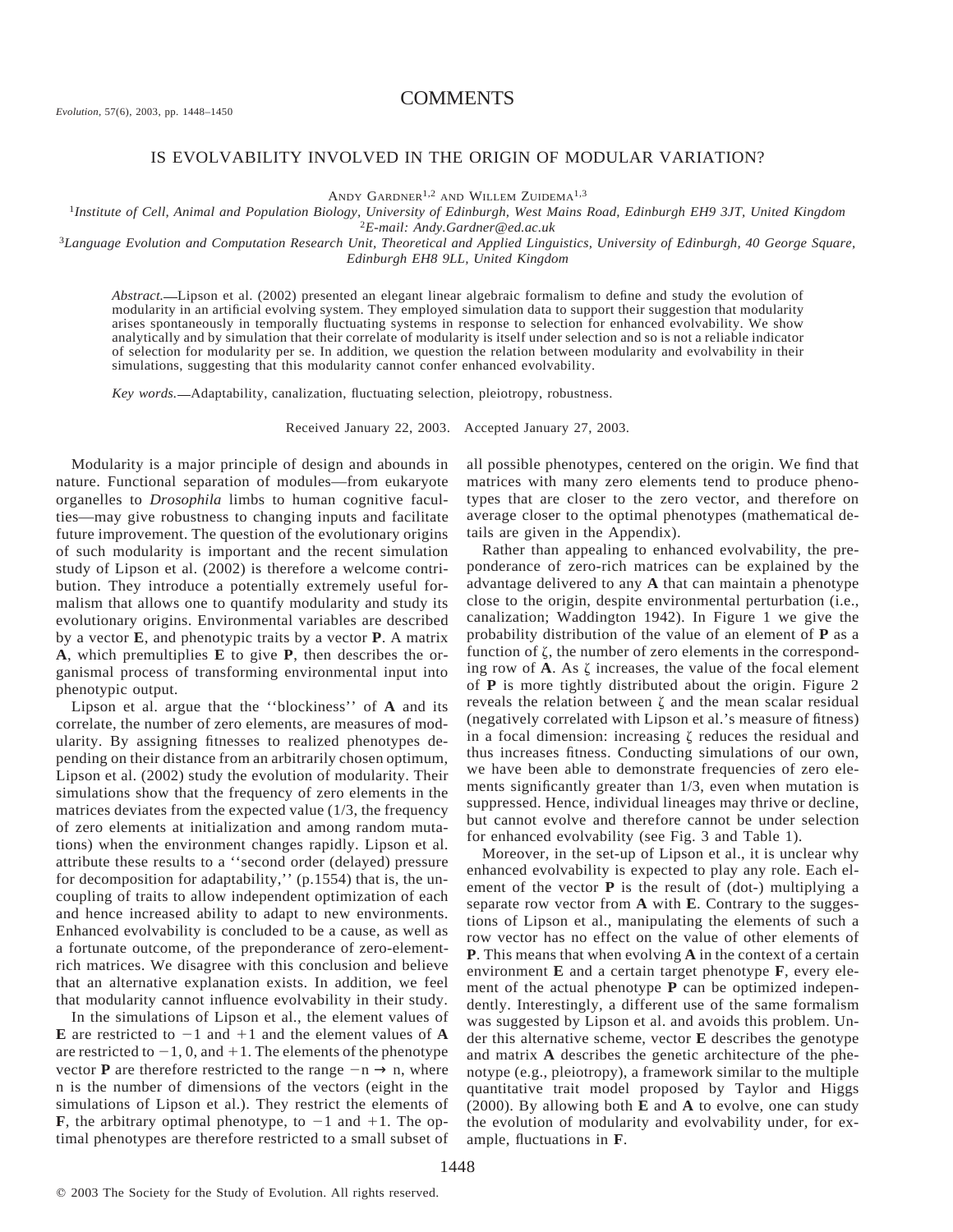

FIG. 1. The probability distribution of the value of  $P_k$  as a function of the number of zero elements in the  $\kappa^{th}$  row of the 8  $\times$  8 ternary matrix **A**,  $\zeta$ . Here  $n (= 8)$  and every value of  $\zeta (= 0, 2, 4, 6, 8)$  are even, so the values of  $P_k$  are restricted to the set of even integers.

This is not to say that modularity is not under selection. It is possible that modularity confers robustness of fitness in response to the form of environmental change investigated by Lipson et al. When matrices are highly modular, such that there is a one-to-one correspondence between environmental characteristic and phenotypic trait, alteration of only one aspect of the environment will perturb the phenotype in one dimension only. Matrices that are less modular have environmental components each affecting more than one trait, and more than one trait being affected by several environmental components. They are therefore perturbed in multiple dimensions whenever a single aspect of the environment is altered. Because Lipson et al. change the sign of only one element of **E** at each environmental alteration, it is conceivable that selection for fitness robustness has given rise to an increase in modularity in their simulations. However, this is



FIG. 2. The expectation of the residual  $r_k$  as a function of  $\zeta$  for an  $8 \times 8$  ternary matrix. By ensuring that phenotype vectors are more tightly distributed around the origin, and hence closer to the optimum, matrix rows with more zero elements achieve reduced residual, on average.

quite a different pressure than the supposed selection for enhanced evolvability.

In summary, Lipson et al. have presented an exciting and novel formalism that may yield quantitative, as well as qualitative insights into the evolution of evolvability and other problems. However, in their application of the model they have: (1) failed to demonstrate selection for modularity per se; and (2) not clearly established a link between modularity and evolvability. We suggest that enhanced evolvability can be neither a cause nor an outcome of the increase in their correlate of modularity.

### ACKNOWLEDGMENTS

We thank N. Barton, A. Kalinka, and S. West for helpful discussion and comments on the manuscript, and H. Lipson for assistance in our re-creation of the evolutionary algorithm of the Lipson et al. (2002) paper. This work was supported



FIG. 3. The frequency of zero elements, averaged over 400 replicates, after 20 generations of evolution for a population of 50 8  $\times$  8 matrices over a range of rates of environmental change dt/d**E**. The broken line indicates the null prediction 1/3. Simulations were devoid of mutation, but otherwise the evolutionary algorithm remained the same as that of Lipson et al.